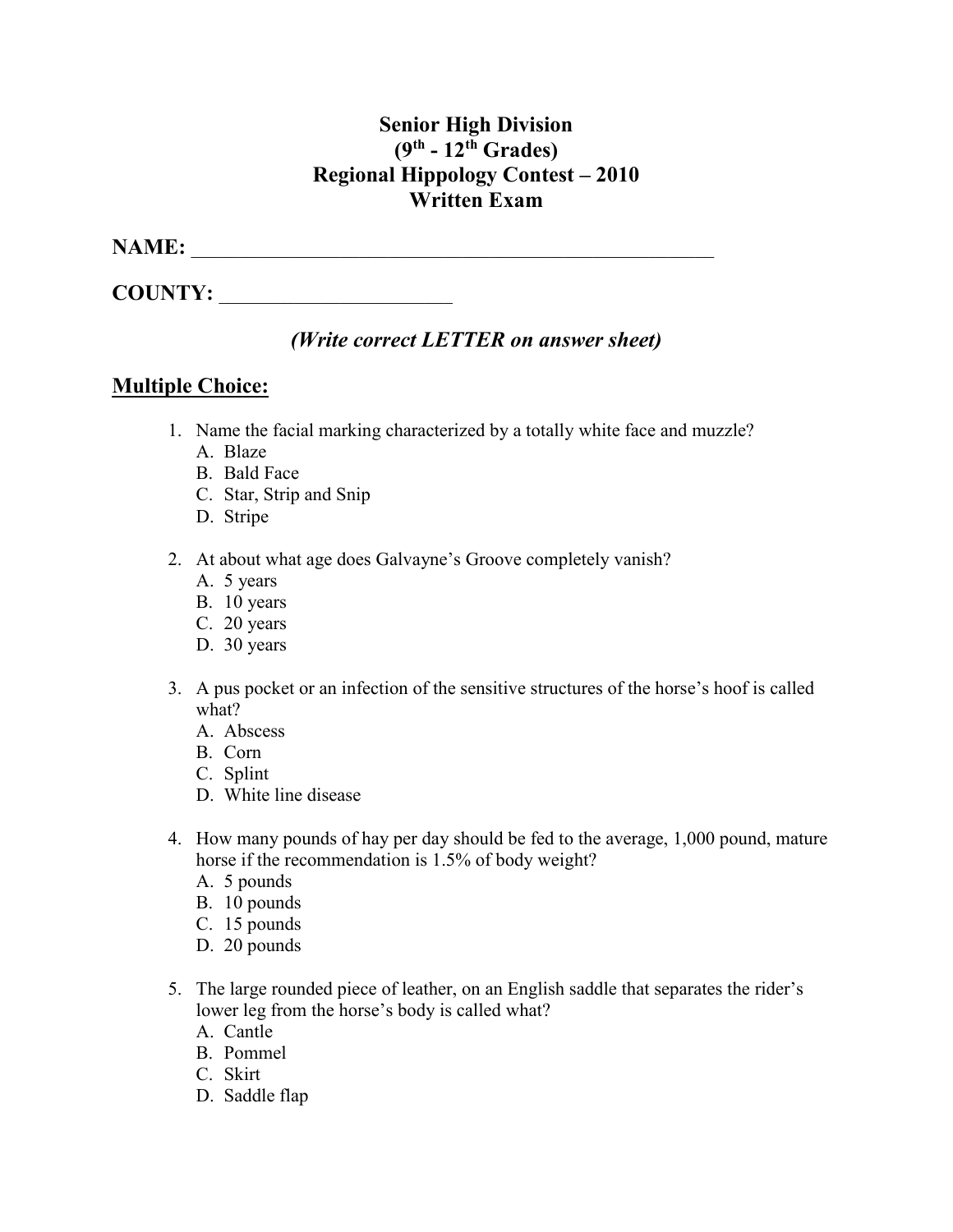- 6. Which of the following is a common calcium source added to feed?
	- A. Molasses
	- B. Limestone
	- C. Trace mineral salt
	- D. None of the above
- 7. There is no effective treatment or vaccination for which equine disease?
	- A. Equine Encephalomyelitis
	- B. Equine Infectious Anemia
	- C. Equine Influenza
	- D. Equine Tetanus
- 8. What is recommended as the best and safest wire for horse fences?
	- A. Barbed wire
	- B. High tensile wire
	- C. Stock panel wire
	- D. V-mesh wire
- 9. What cells function in the immune system to defend against foreign cells and bacteria?
	- A. White blood cells
	- B. Red blood cells
	- C. Platelets
	- D. Hemoglobin
- 10. What part of the mare's reproductive tract is kidney bean-shaped and varies in size and texture between breeding and non-breeding seasons?
	- A. Infundibulum
	- B. Oviduct
	- C. Ovary
	- D. Uterine horn
- 11. Approximately what percentage of Arabian horses in the United States carry the gene for combined immunodeficiency (CID)?
	- A. 10%
	- B. 25%
	- C. 50%
	- D. 100%
- 12. Which of the following is NOT a natural aid used in training horses?
	- A. Hands
	- B. Weight
	- C. Legs
	- D. Sight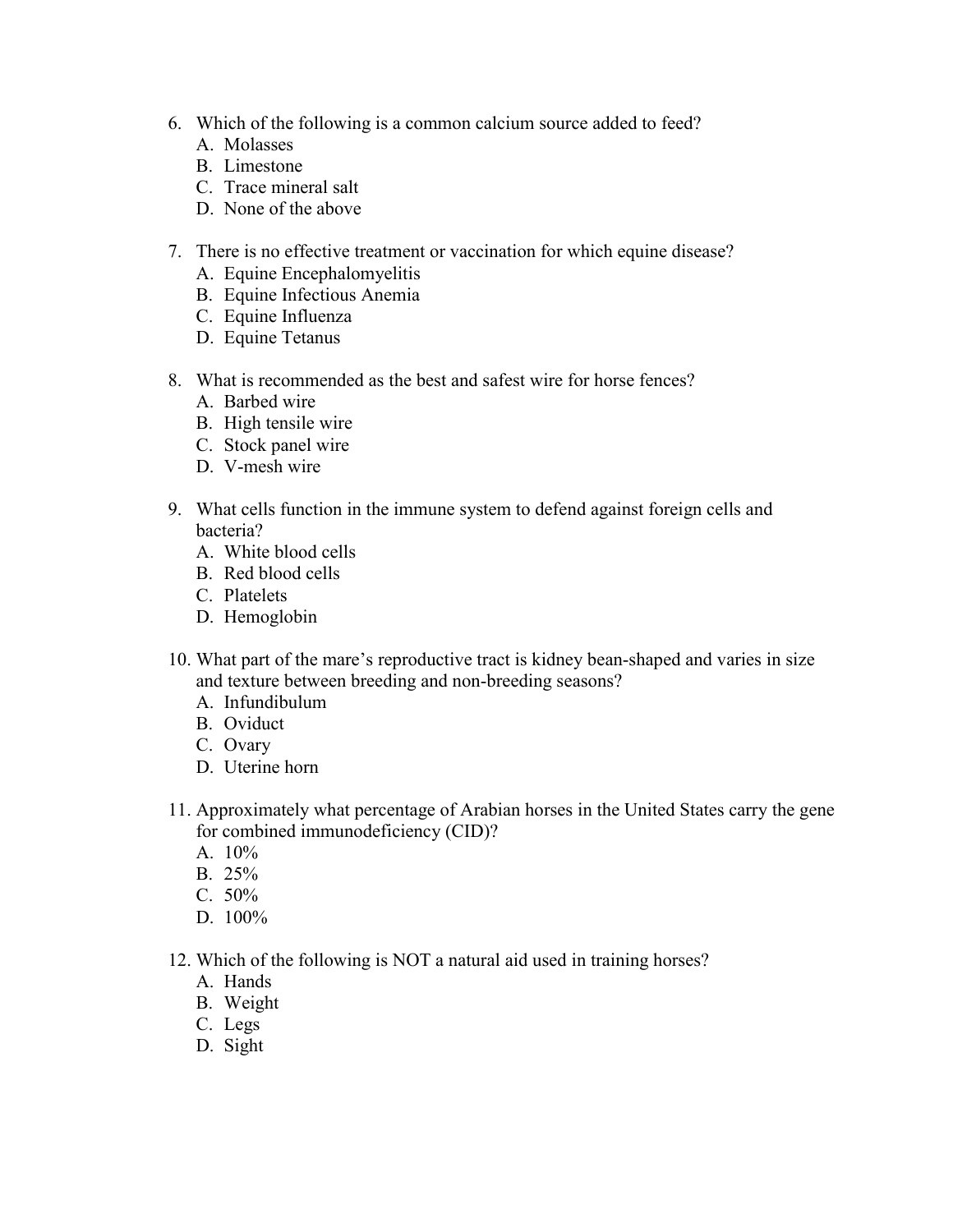13. In reining competition, each horse starts with a score of what?

- A. 50
- B. 70
- C. 100
- D. Zero
- 14. When viewing a horse from the side, what structural fault can be described as the knees being in front of the vertical?
	- A. Buck-kneed
	- B. Calf-kneed
	- C. Coon-footed
	- D. Pigeon-toed
- 15. What is the name of the vertical crack on the side of the hoof?
	- A. Bulb crack
	- B. Heel crack
	- C. Quarter crack
	- D. Toe Crack
- 16. What internal parasite causes severe irritation around the tail area?
	- A. Bots
	- B. Pinworms
	- C. Roundworms
	- D. Threadworms
- 17. Protein in the grain based diet is broken down into what basic elements and absorbed?
	- A. Sugar
	- B. Glycogen
	- C. Phosphoric acids
	- D. Amino acids
- 18. What is the common name for infection with *Streptococcus equi*?
	- A. Strangles
	- B. Potomac Horse Fever
	- C. Influenza
	- D. Tetanus
- 19. How far from drinking water wells should manure storage be located?
	- A. 25 ft.
	- B. 50 ft.
	- C. 75 ft.
	- D. 100 ft.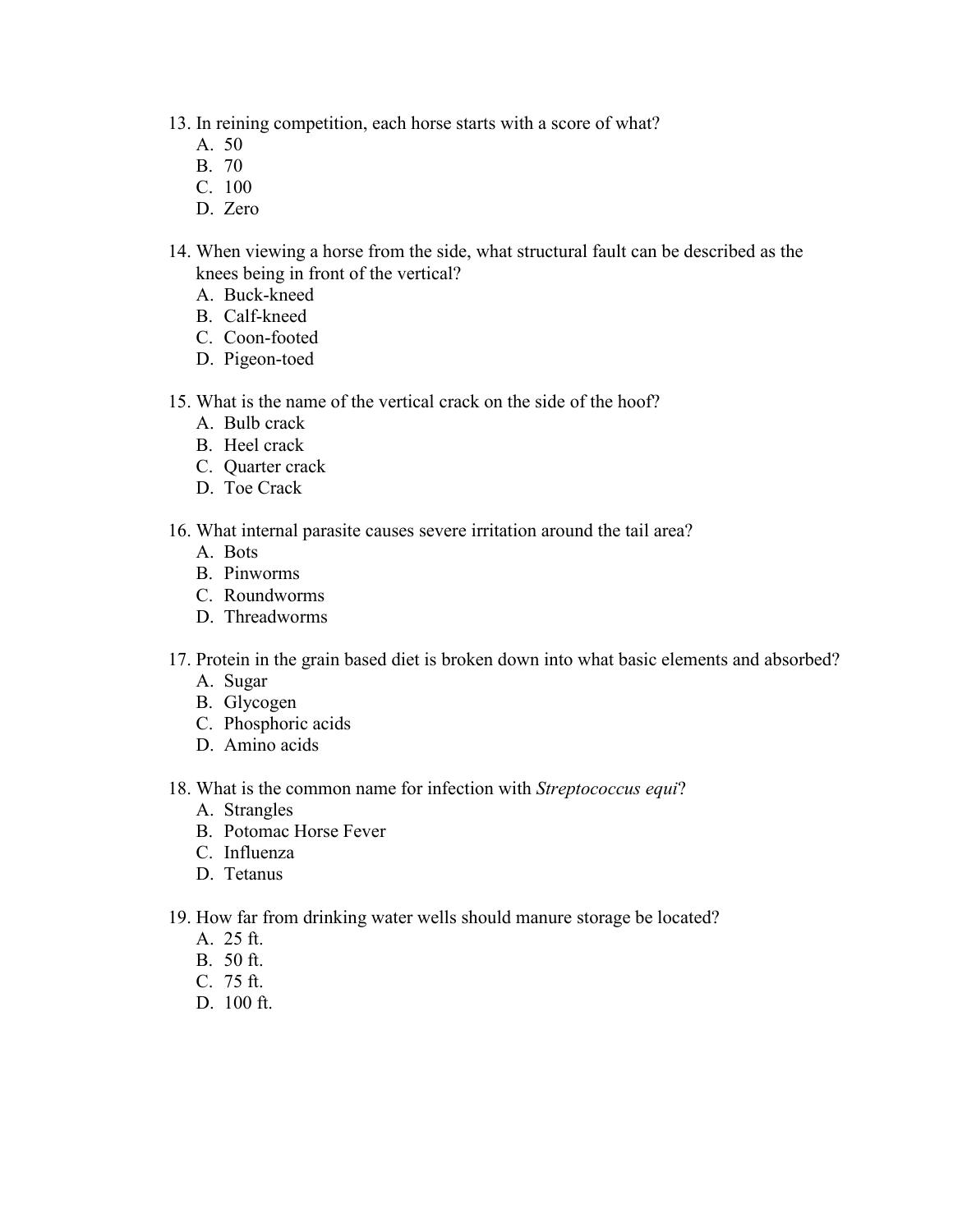- 20. What is the common term for chronic obstructive pulmonary disease?
	- A. Coughing
	- B. Heaves
	- C. Roaring
	- D. Stroke

#### 21. How many hours, prior to the end of estrus, does ovulation occur?

- A. 8 to 10 hours
- B. 12 to 20 hours
- C. 24 to 48 hours
- D. 60 to 72 hours
- 22. In genetic shorthand, which of the following indicates a male?
	- A. XY
	- B. XX
	- C. XZ
	- D. YZ

#### 23. What equine event is known as "gymnastics on horseback"?

- A. Reining
- B. Dressage
- C. Vaulting
- D. Polo

24. What part of the horse's back acts as the pivot point?

- A. Whether
- B. Croup
- C. Loin
- D. Crest
- 25. Large, heavy-bodied horses are usually predisposed to what condition?
	- A. Navicular disease
	- B. Sidebone
	- C. Corns
	- D. Splints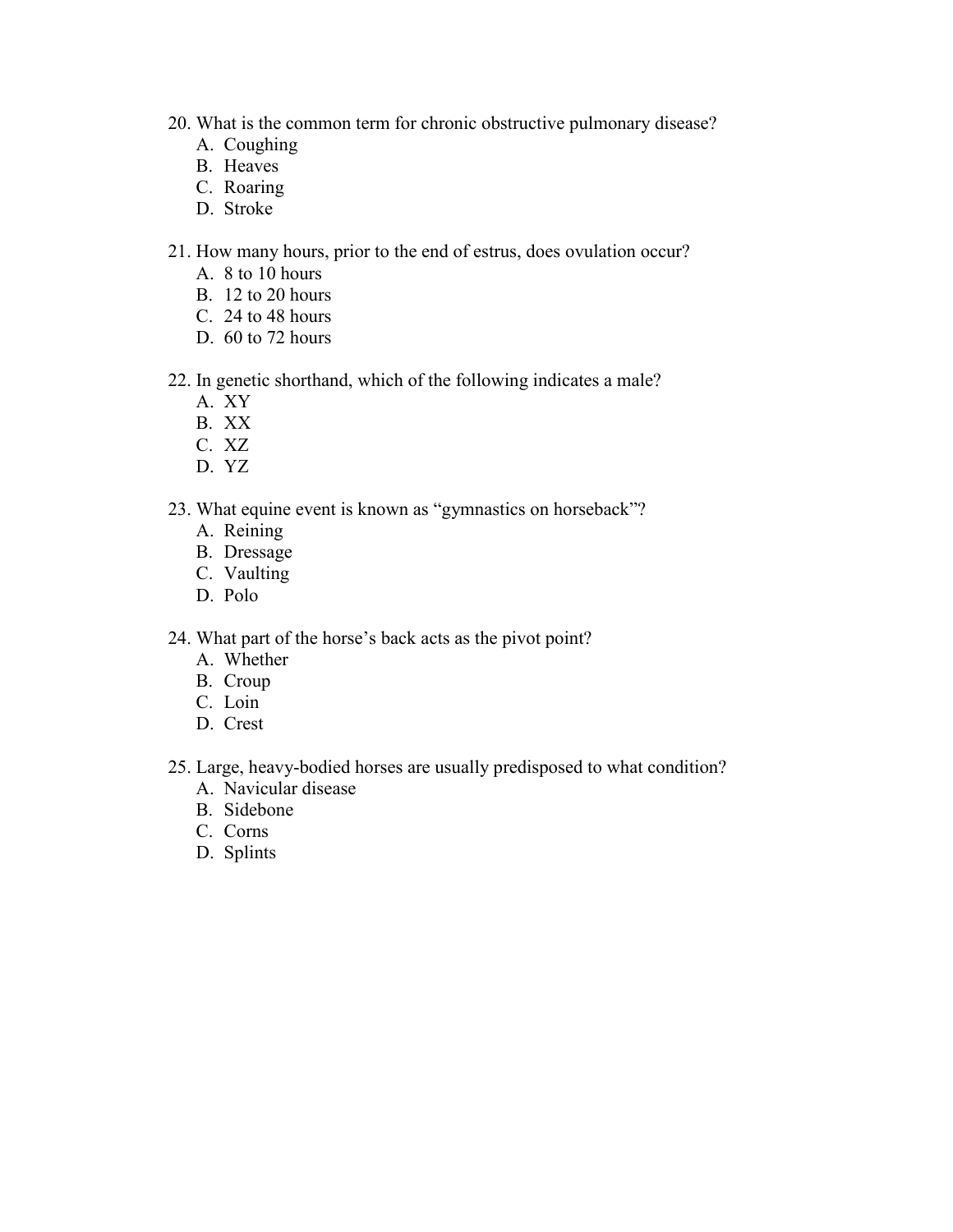#### **True or False:** *(Write True or False on the answer sheet)*

- 26. Two doses of the vaccine should be given to a horse receiving the West Nile Virus vaccination for the first time.
- 27. Lameness is usually the most pronounced at the canter.
- 28. In usual genetic shorthand, recessive genes are expressed in capital letters.
- 29. Detection on heat (estrus) is absolutely essential to the efficiency of any horse breeding program.
- 30. Width and depth from stifle to stifle indicates capacity for reproduction and athletic performance.
- 31. Horses' hooves should be trimmed or re-shod every four to six weeks to keep the foot in balance.
- 32. Applying a heart-bar shoe and/or reversing a regular shoe on the hoof can be a way to treat laminitis.
- 33. Split ear and slip ear are two types of English-style headstalls.
- 34. During high ambient temperatures, the cremaster muscles relax to move the stallion's testes away from the body.
- 35. When you breed a stallion to a donkey jennet, the offspring is called a hinny.
- 36. Mature horse's hooves grow at a higher rate than a foal's hooves.
- 37. An increase in the diameter of individual muscle fibers is called muscle hypothrophy.
- 38. In horse training, the two categories of stimuli are called conditioned and unconditioned.
- 39. Wheat straw is the bedding of choice for foaling stalls.
- 40. Horses should be vaccinated once a year to prevent Equine Infectious Anemia.